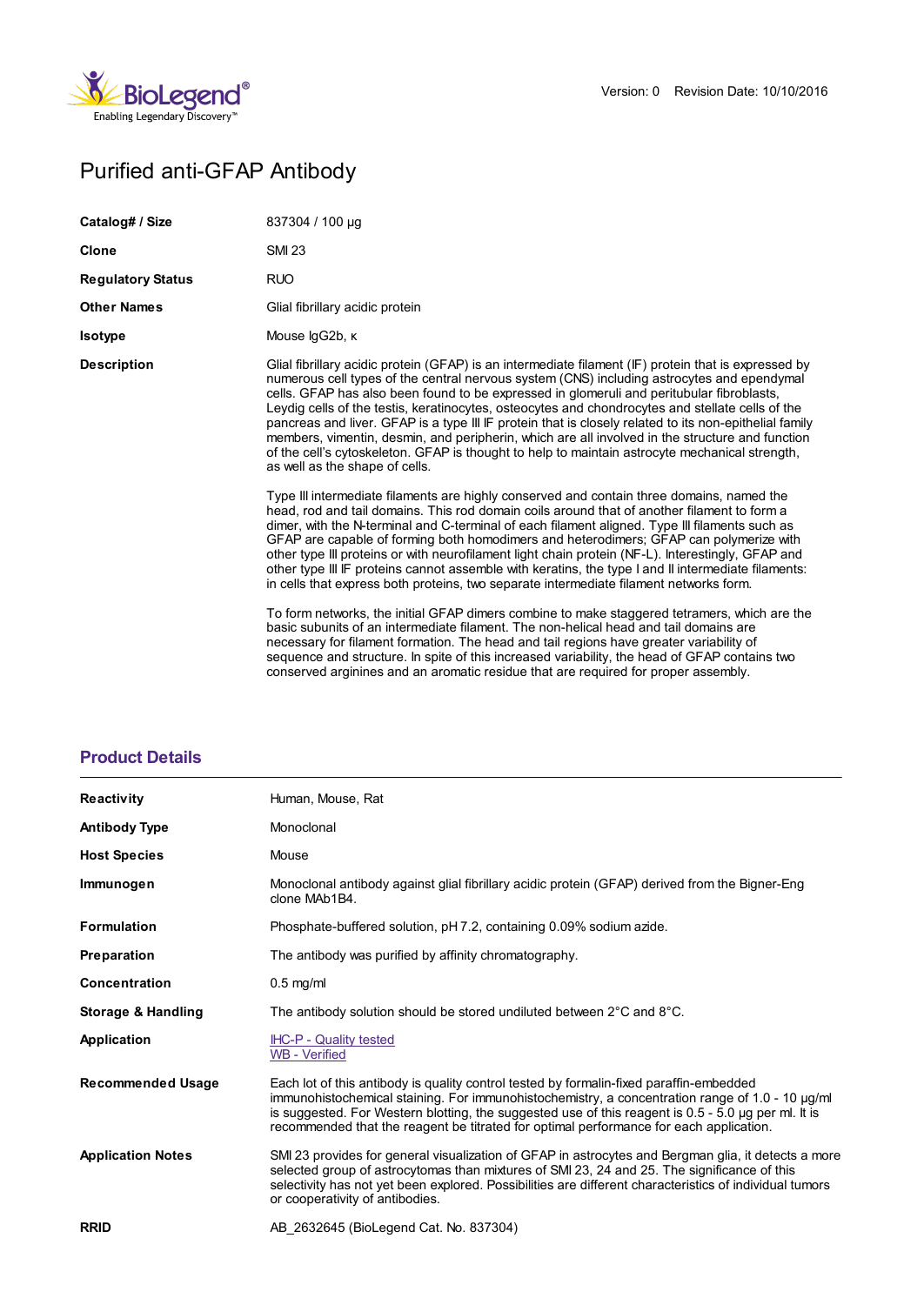### **[Antigen](https://www.biolegend.com/fr-fr/products/purified-anti-gfap-antibody-13721?pdf=true&displayInline=true&leftRightMargin=15&topBottomMargin=15&filename=Purified anti-GFAP Antibody.pdf#antigenDetails) Details**

| <b>Structure</b>          | GFAP is a 432 amino acid protein with a molecular mass of approximately 50 kD.                                                                                                                                                                                                                       |
|---------------------------|------------------------------------------------------------------------------------------------------------------------------------------------------------------------------------------------------------------------------------------------------------------------------------------------------|
| <b>Distribution</b>       | Tissue distribution: GFAP is expressed by numerous cell types of the central nervous system<br>(CNS) including astrocytes, ependymal cells, and Bergmann glia cells (protoplasmic astrocyte).<br>GFAP is expressed in cells lacking fibronectin.<br>Cellular distribution: cytoskeleton and cytosol. |
| <b>Function</b>           | GFAP is a class-III intermediate filament and a structural constituent of the cytoskeleton. It is a<br>cell-specific marker that is used to distinguish astrocytes from other glial cells during the<br>development of the CNS.                                                                      |
| <b>Cell Type</b>          | Astrocytes                                                                                                                                                                                                                                                                                           |
| <b>Biology Area</b>       | Cell Biology, Cell Motility/Cytoskeleton/Structure, Neuroscience, Neuroscience Cell Markers                                                                                                                                                                                                          |
| <b>Molecular Family</b>   | Intermediate Filaments                                                                                                                                                                                                                                                                               |
| <b>Antigen References</b> | 1. Khakh BS, Sofroniew MV, 2015. Nat. Neurosci. 18:942-52. PubMed                                                                                                                                                                                                                                    |
| Gene ID                   | 2670                                                                                                                                                                                                                                                                                                 |

## **Related [Protocols](https://www.biolegend.com/fr-fr/products/purified-anti-gfap-antibody-13721?pdf=true&displayInline=true&leftRightMargin=15&topBottomMargin=15&filename=Purified anti-GFAP Antibody.pdf#productRelatedProtocols)**

[Western](https://www.biolegend.com/protocols/western-blotting-protocol/4269/) Blotting Protocol

[Immunohistochemistry](https://www.biolegend.com/protocols/immunohistochemistry-protocol-for-paraffin-embedded-sections/4256/) Protocol for Paraffin-Embedded Sections

#### **Other [Formats](https://www.biolegend.com/fr-fr/products/purified-anti-gfap-antibody-13721?pdf=true&displayInline=true&leftRightMargin=15&topBottomMargin=15&filename=Purified anti-GFAP Antibody.pdf#productOtherFormats)**

Anti-GFAP, Purified anti-GFAP

#### **Product Data**



IHC staining of purified anti-GFAP antibody (clone SMI 23) on formalin-fixed paraffin-embedded mouse brain tissue. Following antigen retrieval using Retrieve-All Antigen Unmasking System 3: Acidic, 100X (Cat. No. 927601), the tissue was incubated with 10 µg/ml of the primary antibody overnight at 4°C. BioLegend´s Ultra-Streptavidin (USA) HRP kit (Multi-Species, DAB, Cat. No. 929901) was used for detection followed by hematoxylin counterstaining, according to the protocol provided. The image was captured with a 40X objective. Scale bar: 50 µm